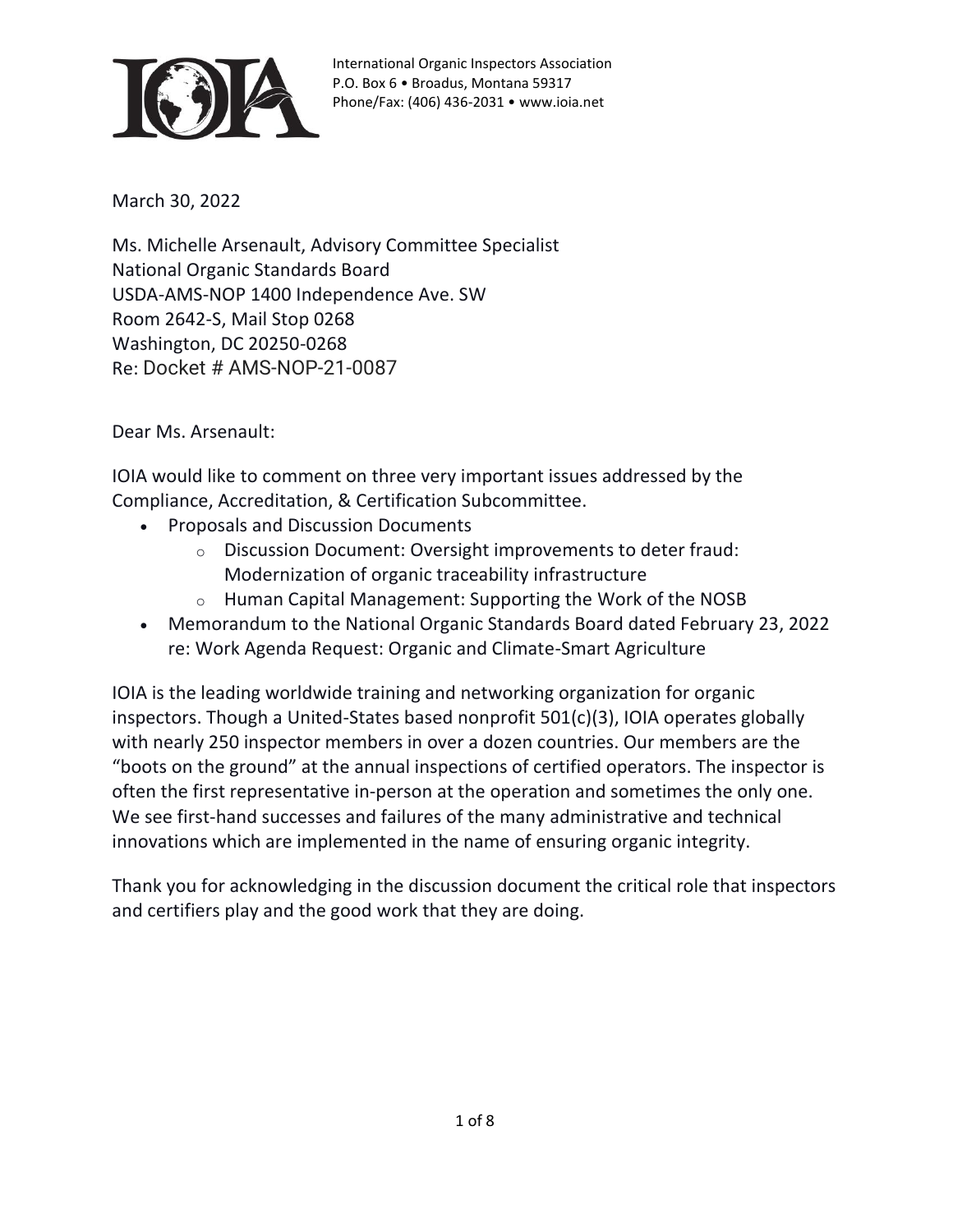

## **Discussion Document: Oversight improvements to deter fraud: Modernization of organic traceability infrastructure**

#### *1. Should acreage by crop be included on organic certificates*?

Sound and sensible is a key practice in approaching this proposal. IOIA understands first hand the need for transparent information in preventing fraud and *supports total acreage* on the certificate and OID. Adding *crops by acre* to the organic certificate and OID for all operations may appear like a low lift, however, there are multiple factors that complicate that assumption.

- Many organic operations are small diversified crop operations. How will a small CSA with 40-60 different types of produce document acreage when they are planting a few hundred bed feet or less of tomatoes and garlic? What about a banana farmer that has 100 plants spread over 50 hectares?
- Those on the ground understand that changing weather, and more and more so changing climate, make the best laid plan go awry. Often the ongoing rain keeps another year of cuttings from a hay field a much more viable option than ruining the soil by planting corn in mud. The constant adjustment to cropping plans required by farmers due to factors beyond their control will make creating an accurate and timely picture difficult at best and impossible at worst. Without real time information that requires constant administrative resources during the busiest time of the year from both farm and certifier, the value of the information is lost.
- Most fraud takes place outside of the inspection and certification process. The Black Sea, Jericho Solution, and Mumbai cases show that the most serious fraud cases involve large scale organized crime and are interstate or international. While these are a tiny fraction of cases, they have a disproportionate impact on organic integrity. Though we commend the NOSB and NOP for looking for solutions to prevent fraud, every new requirement and regulations adds a cost to being certified. Those of us in the field see first-hand how these changes make life disproportionately more difficult for law-abiding operators and increases expense at a time when the reimbursement is being cut. We need more good, honest operators; not less!! *We strongly recommend a risk-based approach to use limited resources in a targeted manner.*

IOIA proposes that instead of blanket requirements that increase administrative burdens in a field that already has trouble with capacity, that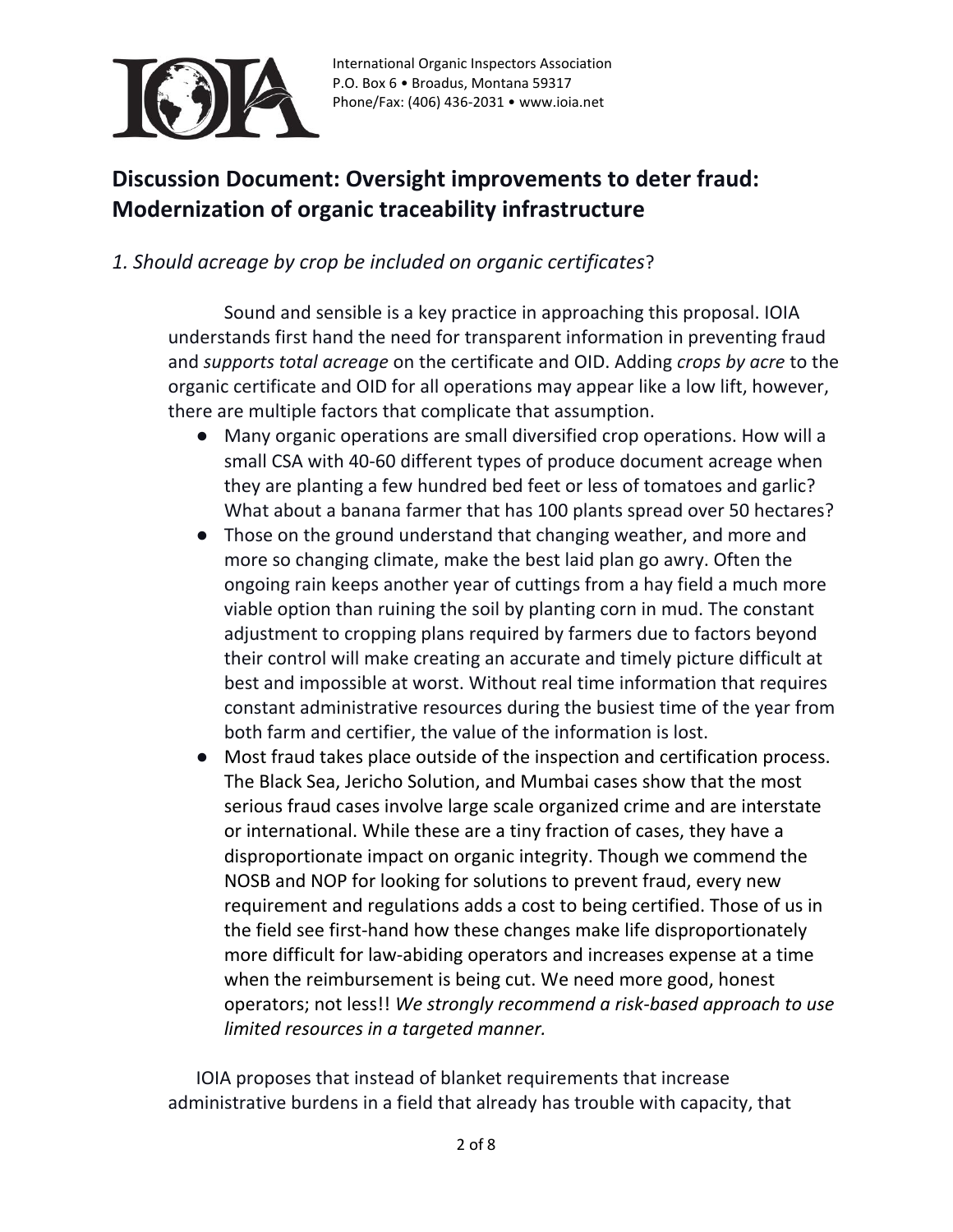

identified risk should trigger escalation of the requirement. Entering crop by acreage into the OID for operations selling bulk wholesale for broader distribution into the supply chain with a specific number of acres, gross sales, and/or previous compliance history may be an obtainable goal and result in better outcomes and more reliable data.

#### *2. In addition to total certified acres should acres per crop also be included on the organic certificate and be public facing in the Organic Integrity Database?*

Identifying total crop acreage certified and making this information available to the public through OID and organic certificates is a good tool for all stakeholders. For higher risk operations where crop acreage is entered into the OID, specific acreage/crop information should be accessible within the cone of confidentiality and not public facing. Open access to this information would bring more disadvantages than advantages. Producers would likely see this as unnecessarily invasive and it could create a barrier to fair marketing.

IOIA welcomes the time when organic certificates, searchable on the OID, will be available for all operations.

3. How can the community better educate inspectors and certified operators on what is sufficiently auditable record-keeping? (e.g., organic learning center, etc.)

IOIA notes that certifiers and reviewers were not listed as parties that may need to be better educated on auditable record keeping. Both inspectors and certified operations follow the instructions and requirements of the certification agencies that they are affiliated with. If unsatisfactory audits are being submitted in an inspection report, the inspector and/or the certified operator should be made aware of this with the expectation of improvement. If certifiers and reviewers are not experts at audit expectations, this communication cannot happen. The person in each role has a responsibility: the operator to keep the records, the inspector to audit and understand the recordkeeping system, and the reviewer to verify that the audit is complete and adequate and the farmer/handler is compliant. When any segment fails in that obligation, the system fails the industry and public.

Audit skills and exercises are one foundational element of a good inspection. It is crucial that all parties involved in the certification process fully understand all aspects and requirements of good, clear, quality records. Audit exercises often require several skill sets acting in harmony to be successful.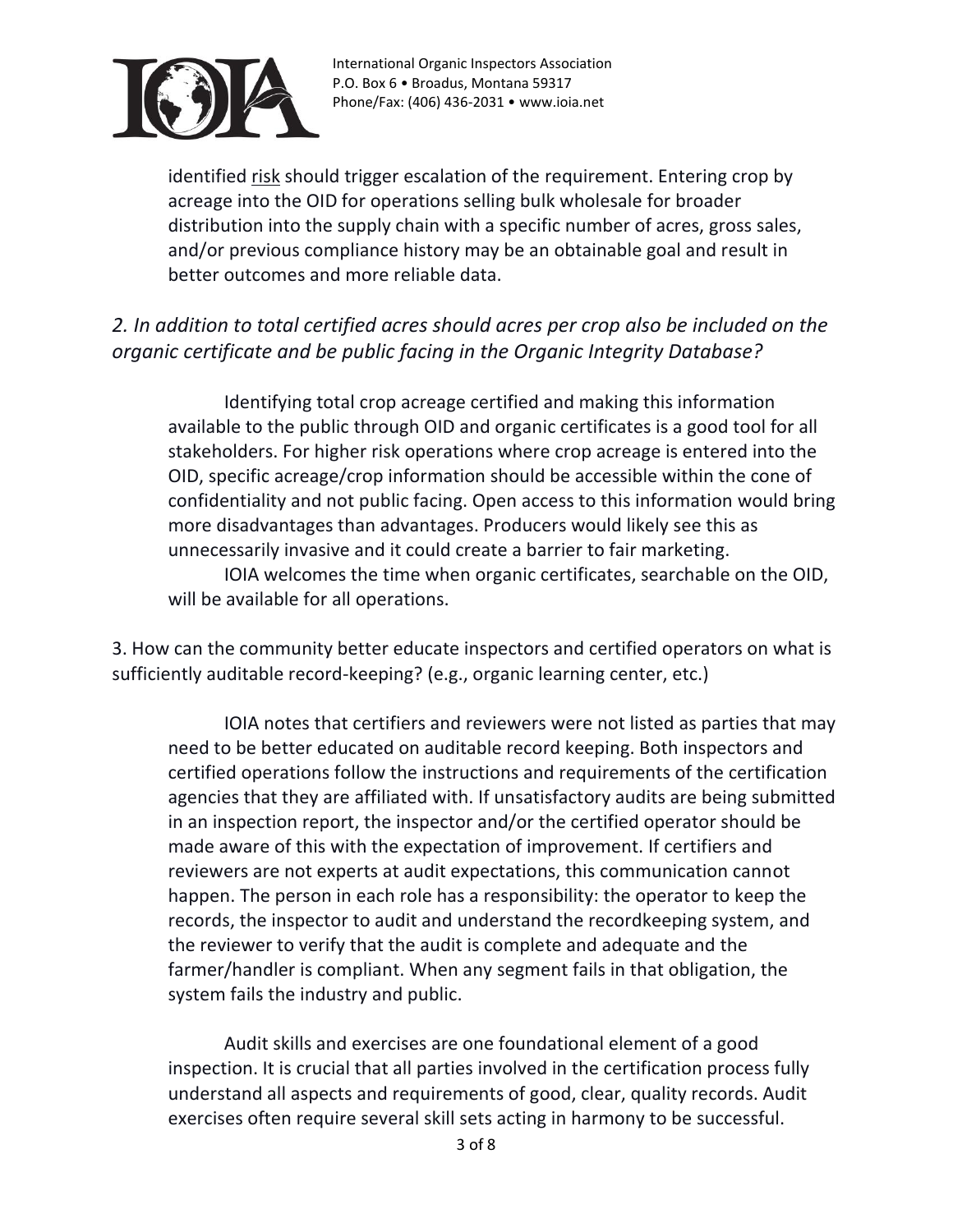

Entering numbers into a spreadsheet only works if the inspector understands the exercise in the context of the operation and has the math and reasoning skills to arrive at the correct conclusions. Audits vary widely in complexity. This reality reveals the need for a robust skillset where education and training might be best as a multi-class course and apprenticeship, instead of a one-and-done approach. For example, the traceback for garlic sold at a farmer's market is a different task from performing a traceback on an operation importing ingredients from Europe using multiple uncertified brokers and several contracted services before the end product is ultimately sold. Likewise, verifying that the quantity of milk sold was reasonable based on herd size, breed, and management is worlds away from verifying that enough cream was purchased to produce and sell the amount of alfredo sauce a company is claiming.

- **Encourage** all parties to complete the courses already available.
	- OILC has several solid courses on audit exercises.
	- IOIA, in addition to regularly scheduled training across all pertinent disciplines within organic certification, has an ondemand self-paced dairy feed audit course. This is one example of available self-guided learning tools already in use.
	- Many certifiers are addressing this concern by offering annual trainings
- **Create** more courses.
	- Begin with courses in basic audit skills that help define what an audit is and the basic math and writing skills.
	- Move to simple audit exercises for each scope and build on that with more complexity in each course.
	- Use a multimedia approach including video to show the interview process, types of forms used by an operation, database systems, and the actions required to bring it all together and fulfill the organic rule requirements in a successful inspection.
- **Experience** is the best teacher. Certification agencies that take care in assigning inspections to those who have experience in the scale, scope, and complexity of the inspected operation do the industry a great service. Likewise, inspectors who turn down work that they are not ready for are to be commended.
- **Mentorship and Apprenticeship** programs where inspectors have access to those more experienced in the field while they learn as a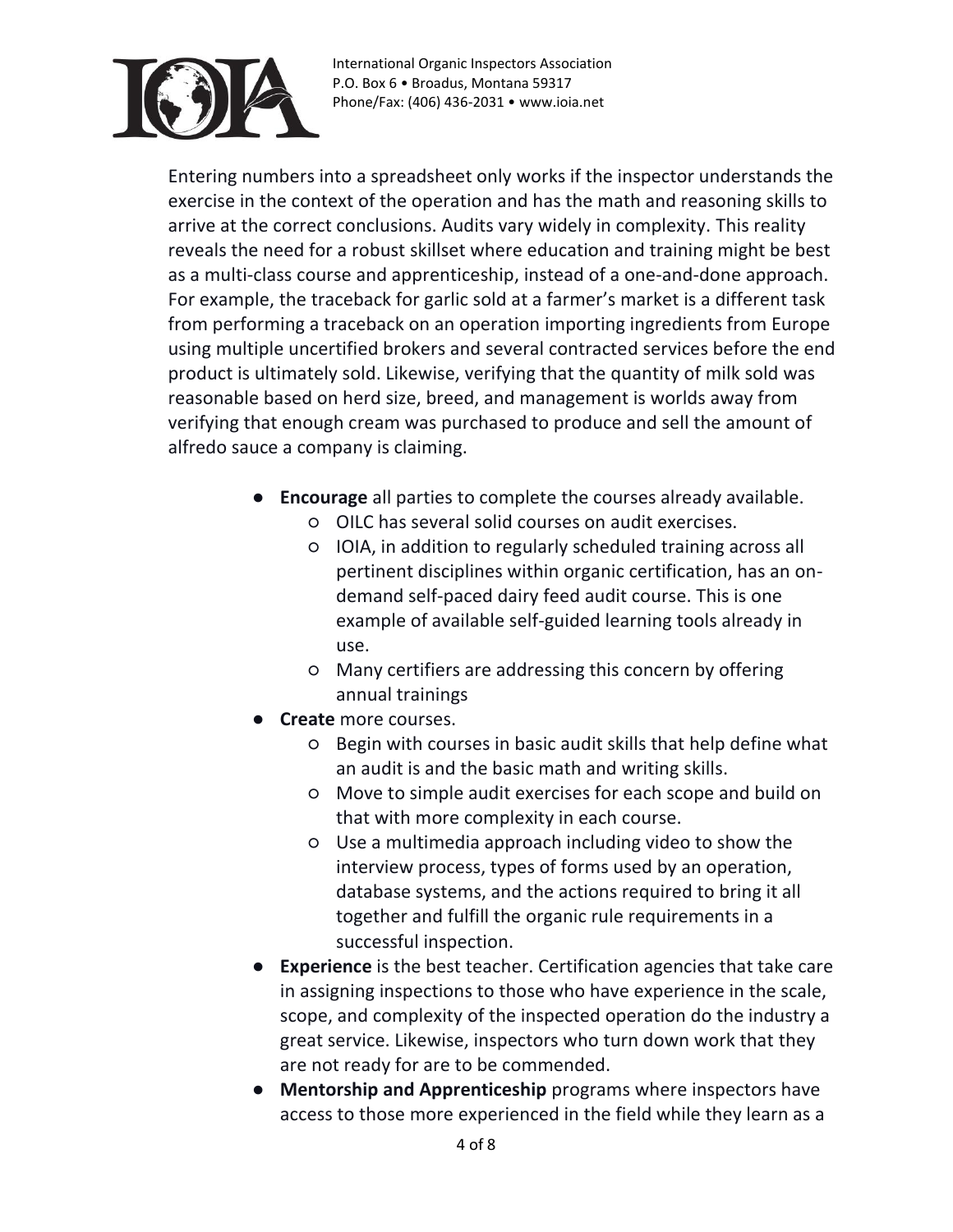

new inspector/reviewer or work to grow the scope and/or complexity of their skill sets. It is invaluable to have access to real world experience in tough, new situations.

● **ISO 9001** compliance is an excellent benchmark option for training, especially for inspectors who perform audits at high risk, complex operations.

Provide templates and forms that make the process easier. Spreadsheets can do some of the more complex math and traceability forms can prompt for the needed information. Some standardization of Traceability and Mass balance exercise formats will develop a clearer expectation across the community/industry for what is expected and acceptable.

*4. What opportunities are there for stakeholders to collaborate in creating additional resources (e.g., forms, etc.) for use by organic operations that incorporate key data elements?*

Collaboration is key! We are better when we work together. Each role and each individual has a different and valuable perspective.

Developing consensus around good audit forms, templates, and platforms that make the process easier for all parties involved would be helpful. Certification agencies are ultimately the parties responsible to the NOP for ensuring their forms, policies, and processes are compliant with the regulations. Inspectors and farmers are the parties that use the forms. It is important to note many inspectors find that poorly designed forms actually hinder a good inspection or audit. In such cases, more focus must be put into completing a form rather than collecting and auditing the records. It is critical that certifiers and inspectors work together to create forms that both improve on site audits and ensure that all requirements are being met. Remaining in silos will impede progressing to concise, usable, and broadly understood documentation that facilitates compliance and verification.

Collaborative training is another area where we need all parties working together. For example, OTA has the ear of many processors. With the help of certifiers and inspectors, they may be a great platform for educating handlers on the differences between a mock recall and traceback/mass balance exercises. Hearing from a respected organization on the importance of past inventories for a successful mass balance eases the burden on inspectors asking for something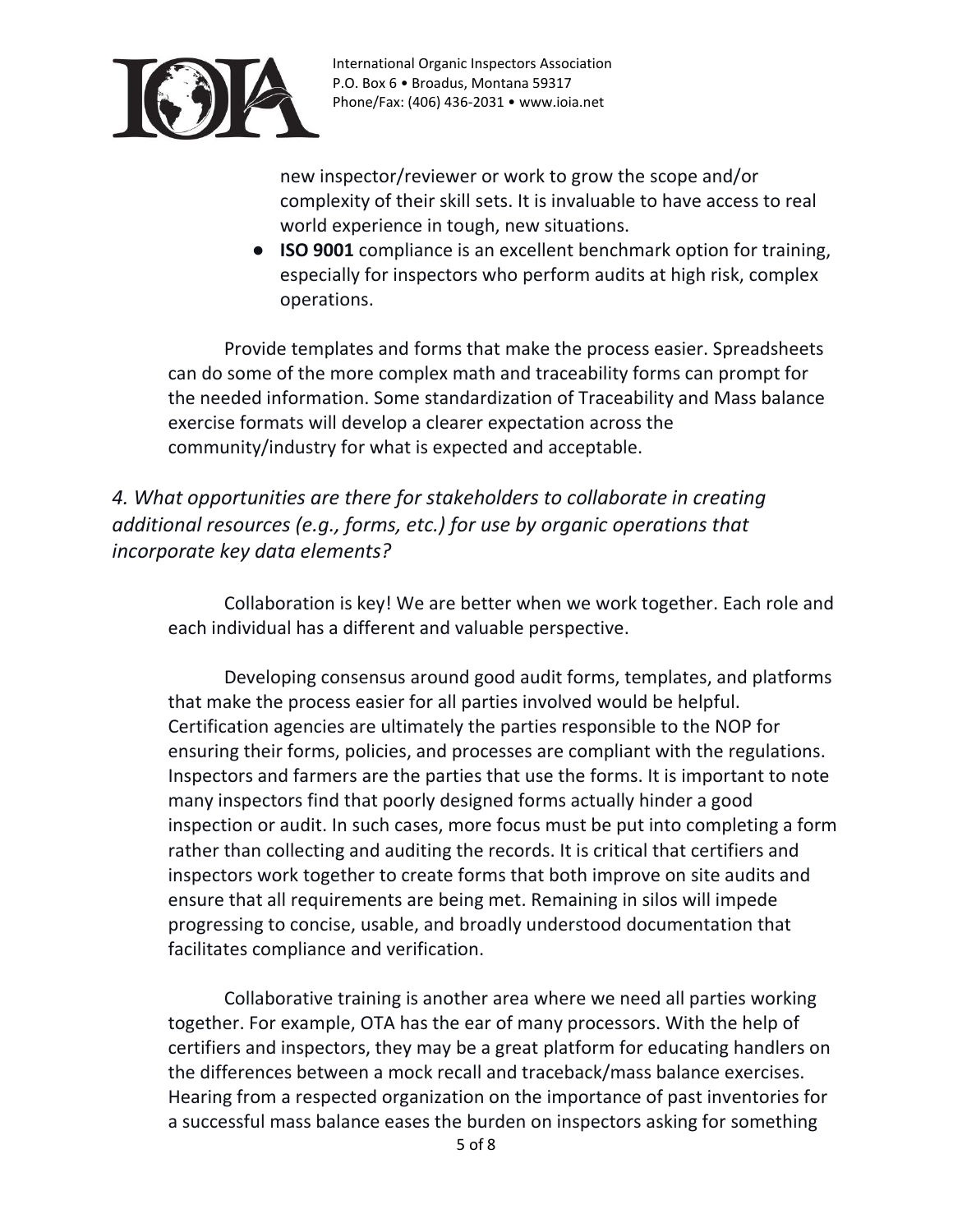

different or new than other audit schemes and improves the final product submitted to certification agencies.

5. How can the NOP assist certifiers in issuing non-compliances for insufficient record keeping?

§ 205.510(a)(4) requires certifiers to "Use a sufficient number of adequately trained personnel, including inspectors and certification review personnel, to comply with and implement the organic certification program". In order for the current system of organic certification to work, all parties are responsible for compliance to the regulations. When published, SOE will provide additional criteria and regulations that the NOP and certifiers may use to ensure that inspectors are performing quality audits and operators maintain adequate and appropriate records.

Though issuing more noncompliances to both certifiers and certified operations surrounding areas of insufficient record keeping may be an effective way to improve audits and traceability, technical assistance from the NOP and the on-going conversation surrounding Human Capital may be a significantly more effective solution. Those who have expressed interest and willingness to participate in the organic certification process are becoming disenfranchised by an 'all stick' approach and burn-out is on the increase. We support a more balanced "stick and carrot" approach. As noted in question 3, certifiers and reviewers were not included in the parties that may need more education, though they are vital to success. Additional training for all parties involved will lead to better administrative capacity and higher compliance from both certifiers and certified operations.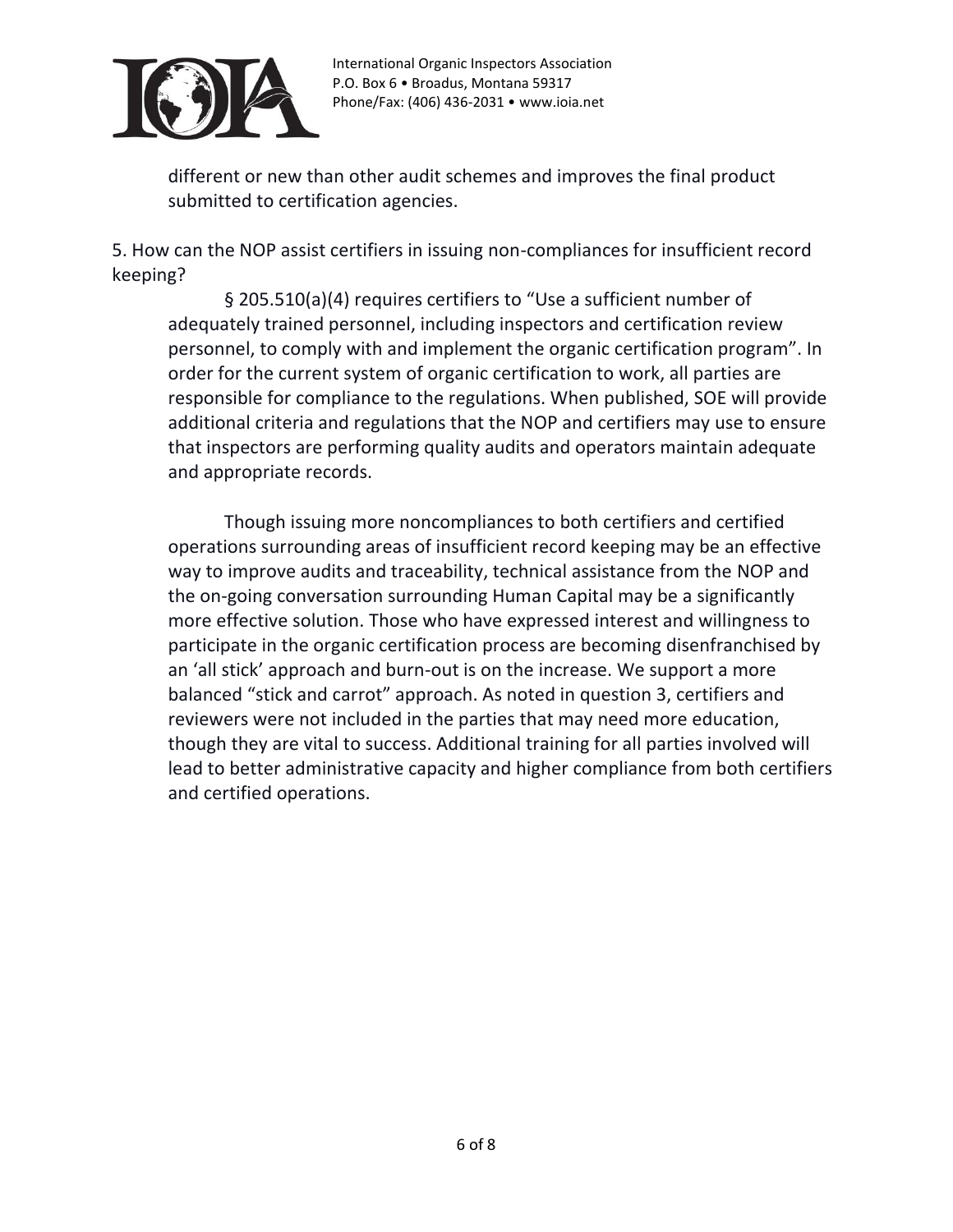

### **Human Capital Management: Supporting the Work of the NOSB**

IOIA supports financial assistance in the form of technical support. We strongly believe that the unpaid time required to be an effective member should not be a barrier to joining the board. Currently, a member is generally supported by an organization or company that can afford to subsidize their time or they do not have the need for a fulltime job. Empowering more individuals to serve in the role by providing funding for additional resources will certainly go a long way in ensuring that the board is a true representation of all stakeholders.

IOIA would like to address the structure and source of the technical support. The most effective and efficient use of additional funding would go to specialists and subject matter experts who are knowledgeable about current topics. Tasks such as drafting language for proposals may be a valuable way to gain efficiencies, but paying a group simply to summarize information for the members of the NOSB has great potential to devolve into a game of telephone that ultimately adds profitless hours to the workload and dilutes the practical effectiveness of an individual's position on the board.

IOIA also feels strongly that the original intent in establishing the NOSB in its representative composition was to guard the organic standards against lobbyists and other influential parties who base their efforts on what appears to be the financial interests of the individuals/entities they represent. Creating a paid group from within the government/USDA as proposed, appears to abandon the wisdom shown in the OFPA regarding the potential for financial interests to undermine the very foundation for which the NOSB was created: develop and protect the organic standards in the interests of the public. Finding support from universities and non-profit organizations based in research for the public good and without conflicts of interest is integral to maintaining the integrity of the organic standards and the forward movement of the certified organic industry.